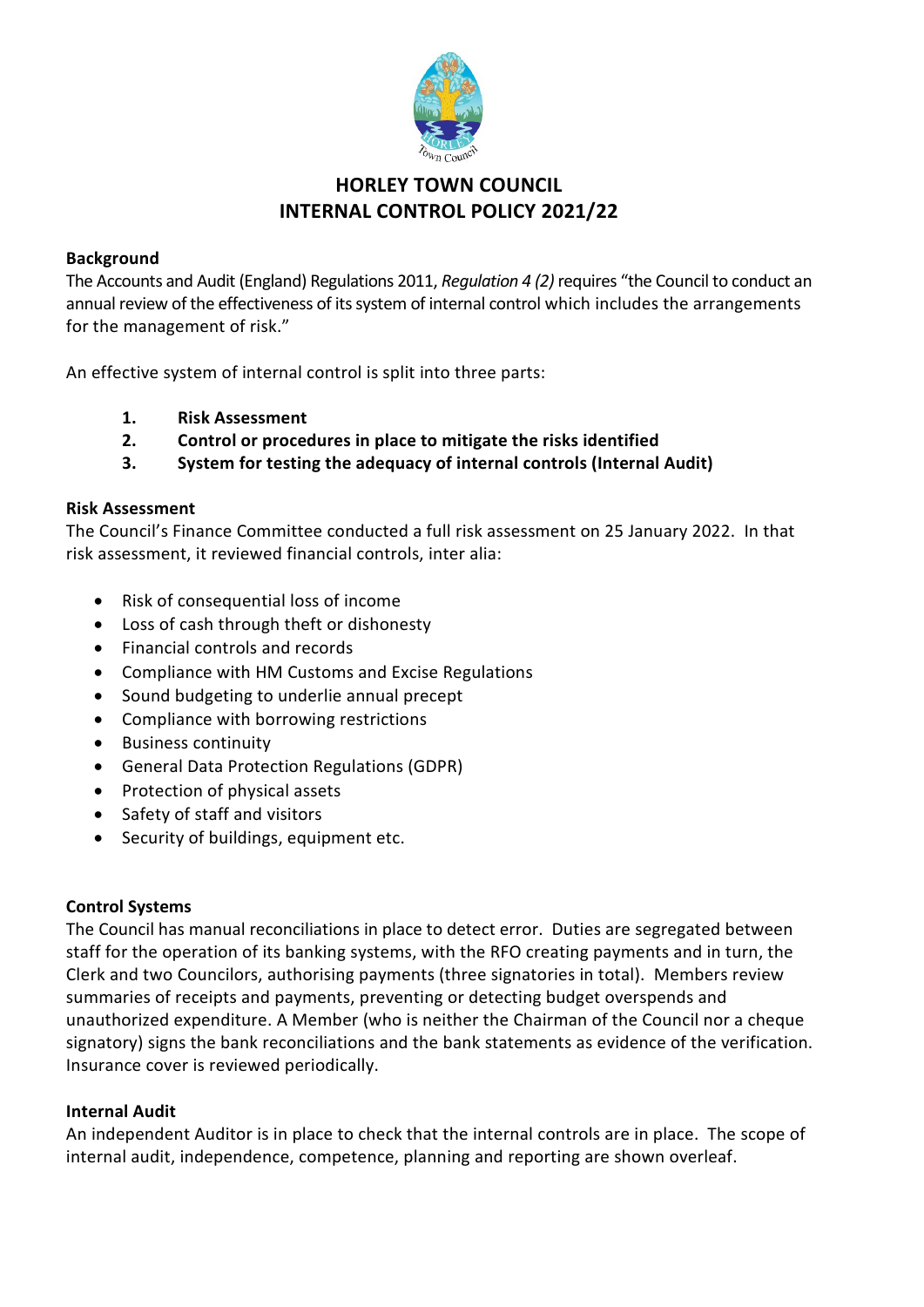#### **Audit Programme Content**

The Local Councils Governance and Accountability Guidelines have been taken into account in establishing the range of audit work and level of testing. Audit work has been programmed under the following five areas:

*Corporate Governance -* This has included a review of the Council's system of administrative control for providing information and instruction to Councillors and staff in relation to their responsibilities and compliance with legal and statutory requirements.

*Accounting Practices –* The Audit review has assessed the systems for recording and controlling day-to-day accounting transactions. It has included a review of controls covering the recording of income and expenditure, computerised accounting systems, petty cash and budgetary control practices. Attention has also been paid to control procedures relating to periodic income and expenditure and the accounting process associated with reconciling the SCRIBE system to Local Government accounting requirements.

*Expenditure -* In the main, work has been conducted reviewing the Council's systems of incurring, validating and authorising payments. Other work included an assessment of system controls covering payroll, General Power of Competence expenditure and miscellaneous payments including expenses.

*Income -* The Council's systems for requesting, receiving and controlling income has been reviewed in relation to accuracy of postings, banking arrangements and debtor control.

*Annual Accounts -* Work on the 2019/20 annual accounts will include validation of the accuracy of the final accounting papers and preparation of supporting documentation required by the external auditor.

#### **LIST OF AUDIT PROGRAMMES**

#### **Corporate Governance**

- Al Control environment
- A2 Legality
- A3 Risk management and insurance
- A4 Fraud and corruption
- A5 Committee papers and Minutes
- A6 Assets and investments

#### **Accounting Practices**

- B1 Books of accounts
- B2 Bank reconciliation
- B3 Petty cash
- B4 Budgetary control
- B5 Reserves/cash balances

**Expenditure**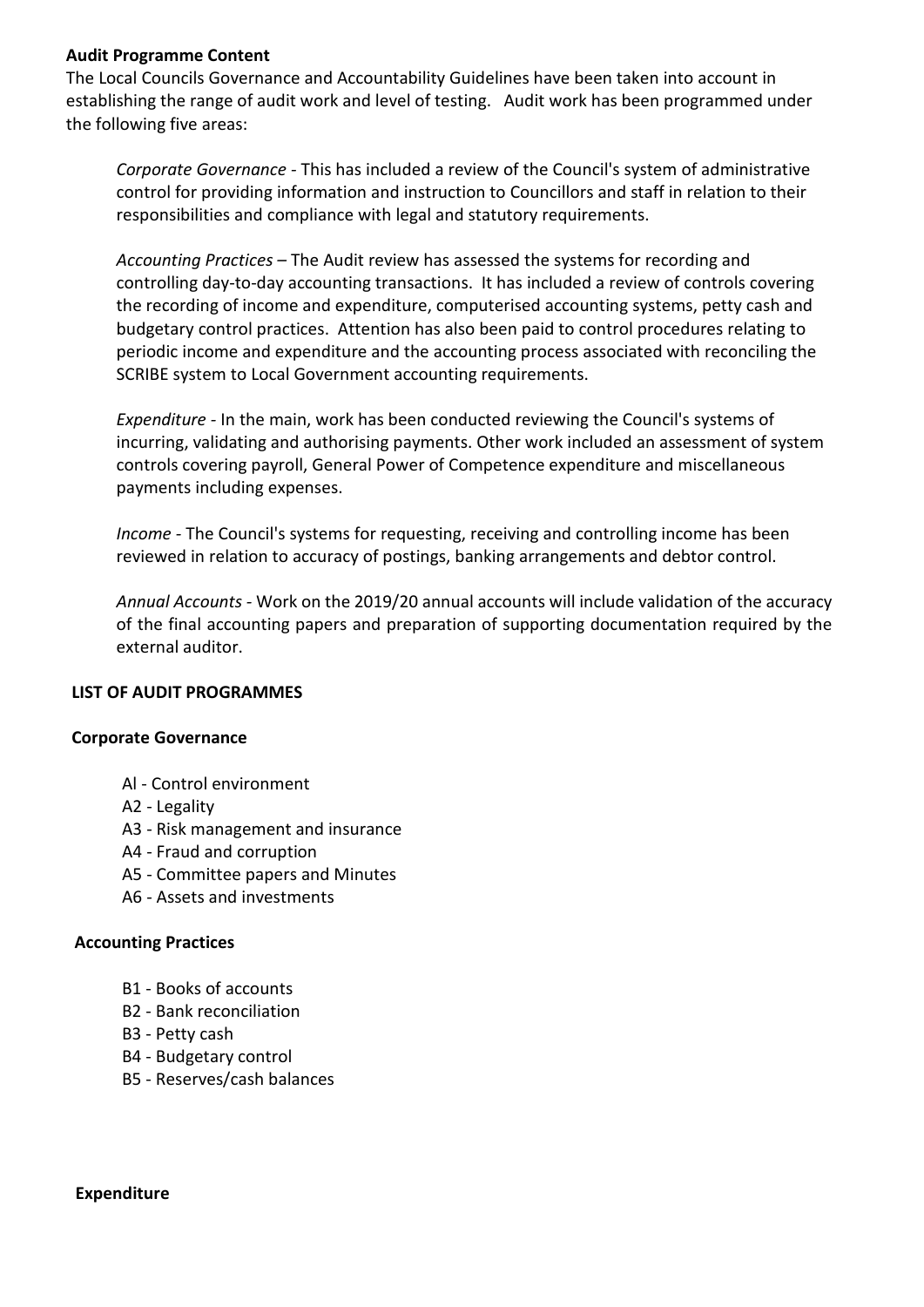- C1 Accounts for payment
- C2 Payroll
- C3 General Power of Competence
- C4 Capital
- C5 Miscellaneous income and expenses

#### **Income**

- D1 Receipts and banking arrangements
- D2 Precept and grants
- D3 Main areas of expected income
- D4 Miscellaneous income

# **Annual Accounts**

- E1 -Year-end controls
- E2 -Year-end accounts

## **Other**

- F1 Salary Payments and PAYE in Real Time (RTI)
- F2 Café Pavilion Project
- F3 Community Infrastructure Levy (CIL)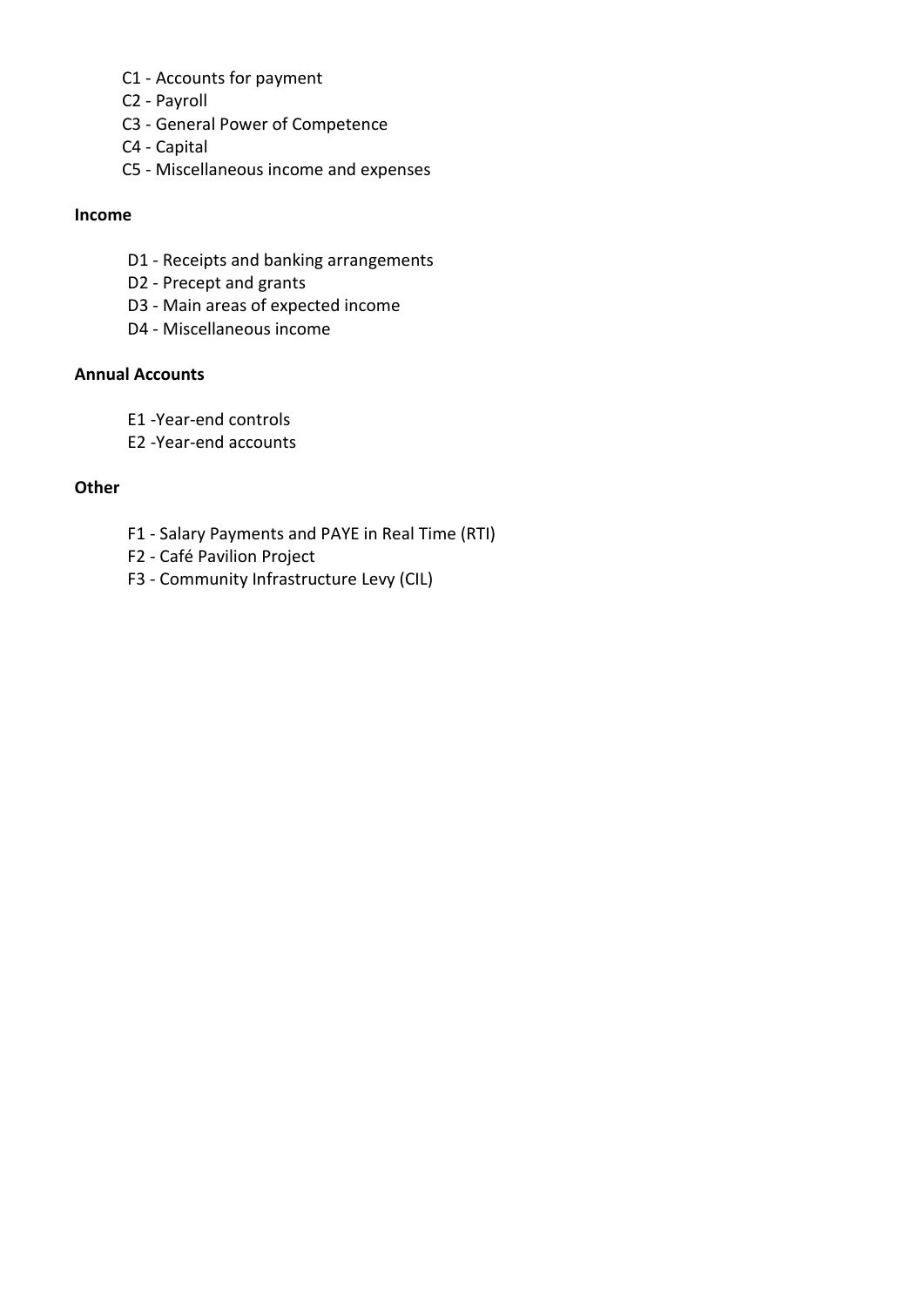| <b>Expected Standard</b>      | <b>Evidence of Achievement</b>                                                                                                                                                 | <b>Yes</b><br>or No | <b>Areas for</b><br><b>Development</b> |
|-------------------------------|--------------------------------------------------------------------------------------------------------------------------------------------------------------------------------|---------------------|----------------------------------------|
| 1. Scope of internal<br>audit | Terms of reference for internal audit were approved by Full Council on 27.11.07                                                                                                | Yes                 | No development<br>necessary            |
|                               | Internal audit work takes into account both the Council's risk assessment and wider<br>internal control arrangements                                                           | Yes                 |                                        |
|                               | Internal audit work covers the Council's anti-fraud and corruption arrangements                                                                                                | Yes                 |                                        |
| 2. Independence               | Internal audit has direct access to those charged with governance (see Financial<br>Regulations)                                                                               | Yes                 | No development<br>necessary            |
|                               | Reports are made in own name to management                                                                                                                                     | Yes                 |                                        |
|                               | Internal Audit does not have any other role within the Council                                                                                                                 | Yes                 |                                        |
| 3. Competence                 | There is no evidence of a failure to carry out internal audit work ethically, with integrity<br>and objectivity                                                                | Yes                 | No development<br>necessary            |
| 4. Relationships              | All responsible officers (Clerk/RFO and Finance Chairman) are consulted on the internal<br>audit plan.                                                                         | Yes                 | No development<br>necessary            |
|                               | Respective responsibilities for officers and internal audit are defined in relation to<br>internal control, risk management and fraud and corruption matters (job descriptions | Yes                 |                                        |
|                               | and engagement letter)                                                                                                                                                         | Yes                 |                                        |
|                               | The responsibilities of council members are understood; training of members is carried<br>out as necessary                                                                     |                     |                                        |
| 5. Audit Planning             | The annual Internal Audit Plan properly takes account of all the risks facing the Council                                                                                      | Yes                 | No development                         |